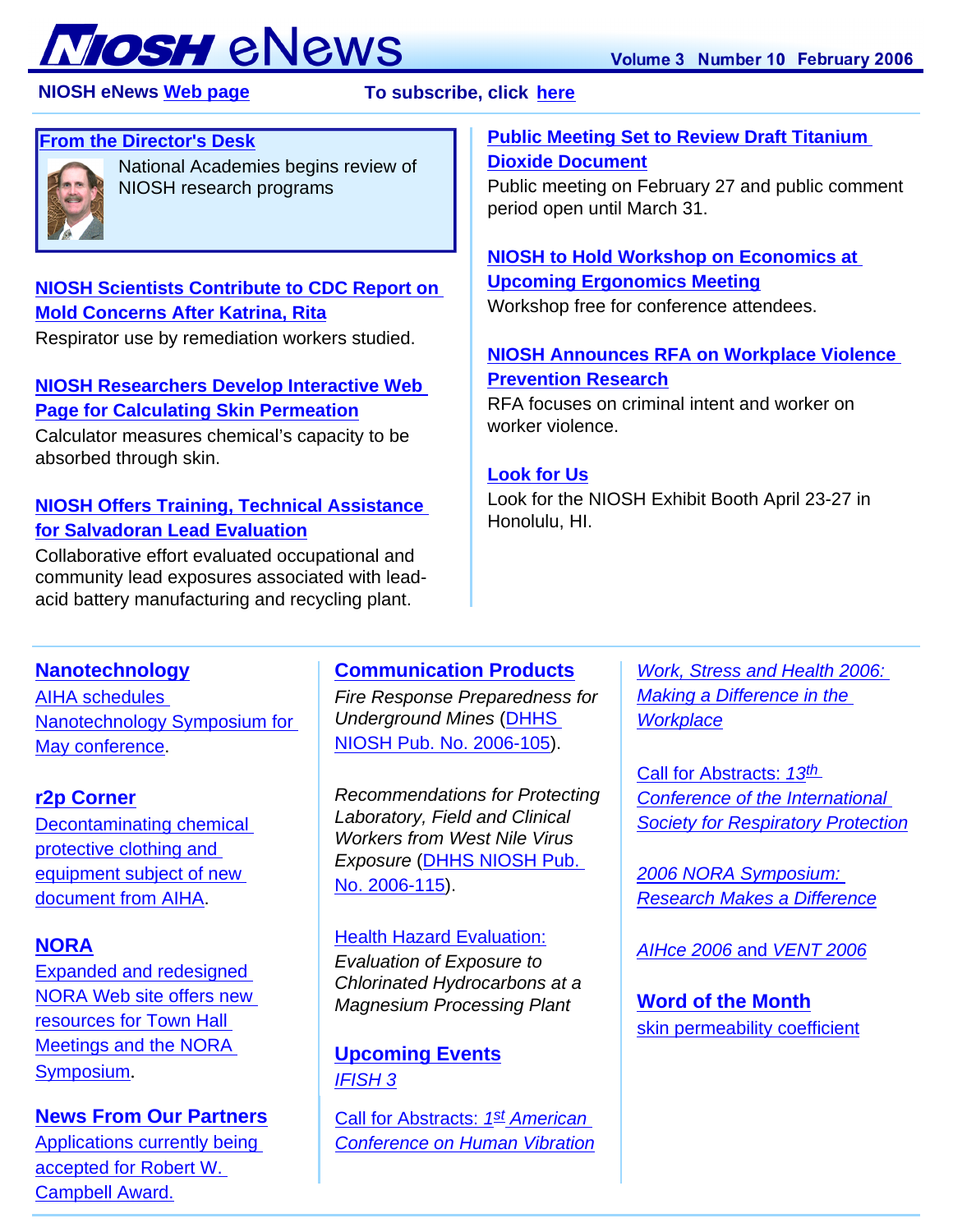#### **From the Director's Desk**

<span id="page-1-0"></span>Demonstrating strong evidence of program effectiveness is critical to the future of NIOSH. When asked if a given program is relevant to stakeholders' needs, if it is scientifically strong, and if it produces results that will help to prevent work-related injury, illness, or death, we must be able to answer "yes." One of the most valid and accepted methods of evaluating our research programs is through expert external review. At the request of NIOSH, the National Academies (NA) is beginning this review. The NA will assess program relevance and impact and provide advice on new areas of research for NIOSH to consider. In addition, the NA is challenged with determining the extent to which NIOSH research is responsible for changes in the workplace that reduce the risk of occupational injuries, illnesses, and death.

To achieve this external review, the NA has established a Framework Committee to oversee the review process. The Committee is chaired by David Wegman, M.D. of the University of Massachusetts at Lowell. We encourage you to review the committee's framework for reviewing NIOSH research programs at [http://](http://www.cdc.gov/niosh/nas/framework1.html) [www.cdc.gov/niosh/nas/framework1.html.](http://www.cdc.gov/niosh/nas/framework1.html) The committee will meet on April 10-11, 2006 in Washington, DC. If you would like to participate in the meeting, please contact Amanda Roberts of the NA at [aroberts@nas.](mailto:aroberts@nas.edu) edu.

Extending through Fiscal Year 2009, NIOSH will submit up to 15 of our Sector and Cross-Sector programs in the NIOSH Program Portfolio to the NA for independent evaluation. Separate NA review panels will be assembled for each of the programs. Programs currently under review include mining, hearing loss [prev](mailto:aroberts@nas.edu)ention, agriculture and respiratory disease. Updated information, including presentations and briefing documents, can be found at [http://www.cdc.gov/niosh/nas.](http://www.cdc.gov/niosh/nas)

Submit your suggestions and questions regarding the review or your interest in participating in the review process online at [http://www.cdc.gov/niosh/nas/feedback.html.](http://www.cdc.gov/niosh/nas/feedback.html) If you are interested in volunteering to serve on the review panels, please contact Evan Douple at the NA, [Edouple@nas.ed.](mailto:Edouple@nas.ed) We in NIOSH strongly encourage your interest and participation.

#### **NIOSH Scientists Contribute to CDC Report on Mold Concerns After Katrina, Rita**

A Jan. 20, 2006, CDC report on health concerns associated with mold in water-damaged homes in New Orleans and surrounding areas after Hurricanes Katrina and Rita includes contributions by NIOSH scientists. The report was based on findings from sampling and surveys



<span id="page-1-1"></span>conducted by CDC at the request of the Louisiana Department of Health and Hospitals. It was published in CDC's *Morbidity and Mortality Weekly Report* and is available online at [http://www.cdc.gov/mmwr/preview/](http://www.cdc.gov/mmwr/preview/mmwrhtml/mm5502a6.htm) [mmwrhtml/mm5502a6.htm](http://www.cdc.gov/mmwr/preview/mmwrhtml/mm5502a6.htm).

Based on survey results, the report recommended that public health interventions should emphasize the importance of safe mold remediation methods, and should ensure the availability of appropriate personal protective equipment. The report includes responses from remediation workers pertaining to the workers' ability to identify the appropriate type of respirator for mold clean-up, the prevalence of respirator use, and for instances in which workers did not wear the appropriate type of respirator, the reasons for their not doing so.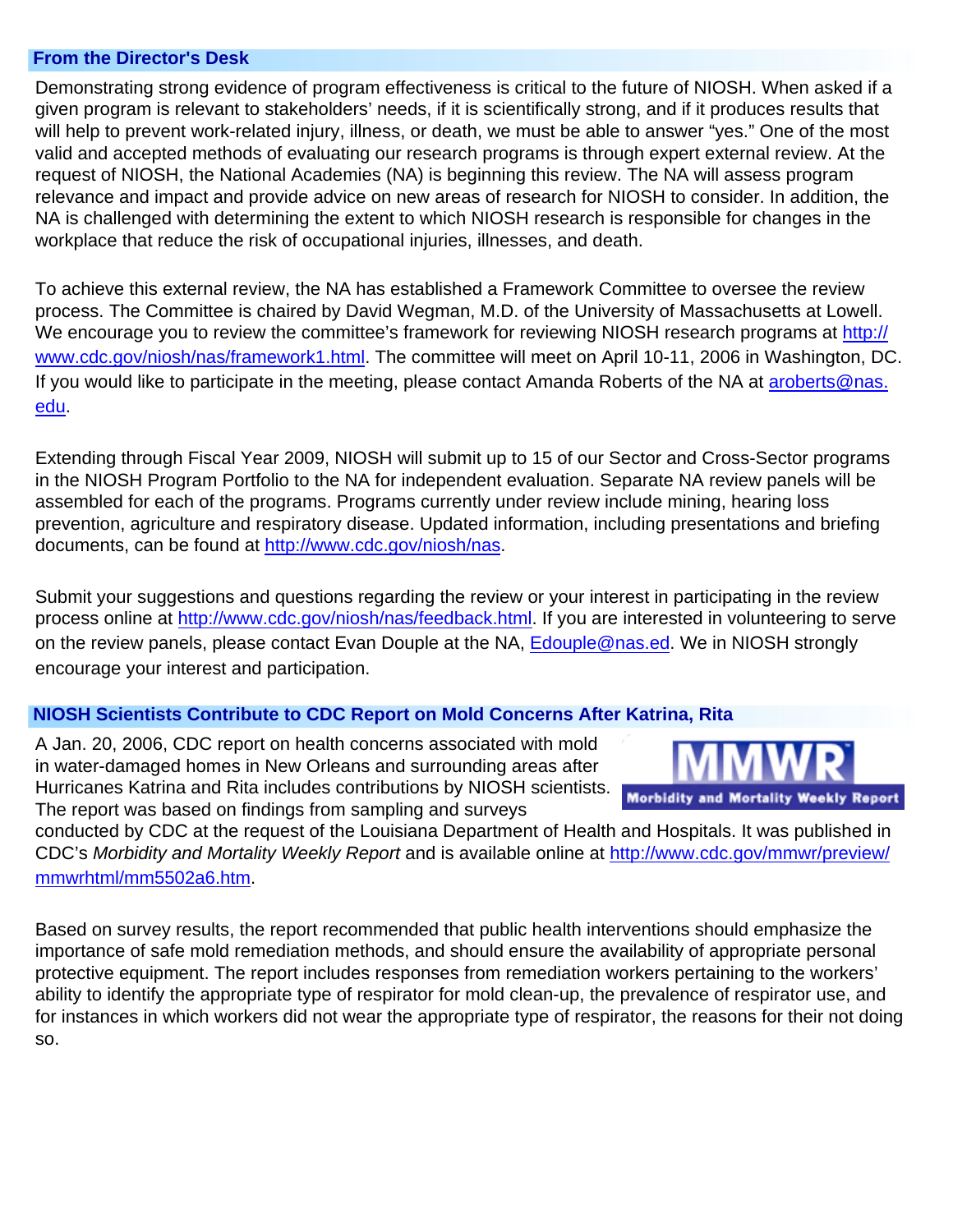## <span id="page-2-0"></span> **NIOSH Researchers Develop Interactive Web Page for Calculating Skin Permeation**

Researchers Adam Fedorowicz and Fred Frasch of the NIOSH Health Effects Laboratory Division have developed a new interactive Web page that allows users, such as scientists evaluating potential risk of adverse effects from chemicals that may enter the body through the skin, to measure the capacity of a chemical to be absorbed through the skin [http://www.](http://www.cdc.gov/niosh/topics/skin/skinpermcalc.html) [cdc.gov/niosh/topics/skin/skinpermcalc.html.](http://www.cdc.gov/niosh/topics/skin/skinpermcalc.html)

The Web page offers an interactive calculator that could be used by those wishing to obtain estimates of the [skin permeability coefficient](#page-6-3) for a chemical of interest. In addition, the calculator contains a well-known data base of measured permeability coefficients. The user can easily compare the measured permeability of a specified chemical with the estimations from the three models.

The product represents the dissemination of research performed by the National Occupational Research Agenda (NORA) Dermal Exposure Research Program to a larger audience. For additional information contact Fred Frasch at [HFrasch@cdc.gov](mailto:HFrasch@cdc.gov) or Adam Fedorowicz at [AFedorowicz@cdc.gov.](mailto:AFedorowicz@cdc.gov)

## <span id="page-2-1"></span> **NIOSH Offers Training, Technical Assistance for Salvadoran Lead Evaluation**

NIOSH provided international training and technical assistance in December 2005 in support of an occupational and environmental health evaluation in El Salvador. The assistance helped Salvadoran health officials and company officials in evaluating potential occupational and community lead exposures associated with a leadacid battery recycling and manufacturing plant. The NIOSH team consisting of Kevin Ashley, Manuel Rodriguez, and Aaron Sussell, offered training on the calibration and use of lead sampling devices and laboratory analytical equipment, provided equipment that enabled the Salvadoran colleagues to continue the public health evaluation, and observed their Salvadoran counterparts' technical performance in action. The assistance was provided in collaboration with the CDC Office of Global Health Central America Field Epidemiology Training

Program (CA-FETP), and the Salvadoran Ministry of Health. The focus of CA-FETP is to build institutional capacity in the region for epidemiology and public health surveillance. The NIOSH assistance to this project was part of NIOSH's ongoing commitment of technical assistance to help build occupational safety and health capacities in other countries. In turn, the findings and insights from such partnerships often are useful in building similar capacities in small businesses in the U.S. For more information on the project, contact Manuel Rodriguez at [MRodriguez1@cdc.gov.](mailto:MRodriguez1@cdc.gov)

# <span id="page-2-2"></span> **Public Meeting Set to Review Draft Titanium Dioxide Document**

NIOSH will hold a public meeting February 27, 2006 at the NIOSH Cincinnati Taft Laboratory on the draft titanium dioxide Current Intelligence Bulletin. NIOSH is seeking information on current titanium dioxide research, strategies in use to control occupational exposure, workplaces and occupations where exposures can occur, and opportunities for

future collaborative efforts. In addition to the public meeting, the public is invited to review and submit comments on the draft document online at [http://www.cdc.gov/niosh/docs/preprint/tio2.](http://www.cdc.gov/niosh/docs/preprint/tio2) The document will remain available for comment until March 31, 2006.









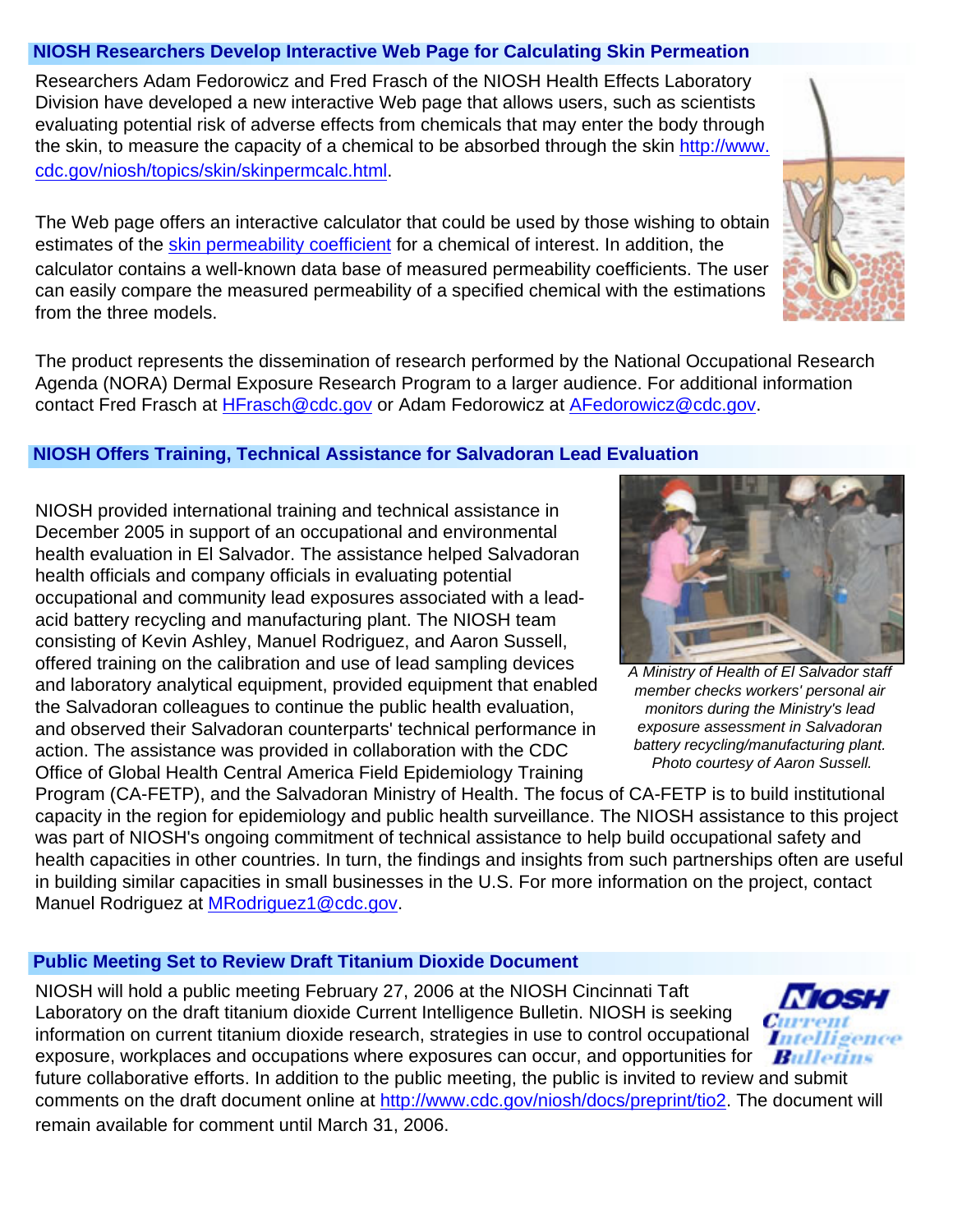#### <span id="page-3-0"></span> **NIOSH to Hold Workshop on Economics at Upcoming Ergonomics Meeting**

NIOSH will sponsor "Modeling the Economics of Ergonomics" workshop following the *9th Annual Applied Ergonomics Conference* March 9, 2006 in Orlando, Florida. This two-hour post-conference workshop will provide an overview of various economic models available for estimating the costs and benefits associated with implementation of interventions to reduce risks of job-related musculoskeletal disorders. Specific information on data required to conduct an economic analysis and outputs available for decision making will be shared. The NIOSH presenters are Steve Hudock, Tapas Ray and Tom Waters. The workshop is free for those attending the conference. For more information on the workshop contact Steve Hudock at [SHudock@cdc.gov](mailto:SHudock@cdc.gov). More information on the conference can be found at [http://www.appliedergo.org/](http://www.appliedergo.org/conference) [conference.](http://www.appliedergo.org/conference)

#### <span id="page-3-1"></span> **NIOSH Announces RFA on Workplace Violence Prevention Research**

The NIOSH Office of Extramural Programs announces a Request for Applications (RFA) on Workplace Violence Prevention Research. The Fiscal Year 2006 funds will support research grant applications to develop, implement, and validate intervention strategies designed to reduce the risks of violence in the workplace. This RFA will focus on the development and/or evaluation of interventions for workplace violence of Type I, Criminal Intent, and Type III, Worker on Worker. NIOSH intends to commit approximately \$1 million to fund three to six new or competing continuation research grant awards. The



RFA can be found at [http://grants.nih.gov/grants/guide/rfa-files/RFA-OH-06-004.html.](http://grants.nih.gov/grants/guide/rfa-files/RFA-OH-06-004.html) Questions can be sent to Lee Husting at [EHusting@cdc.gov](mailto:EHusting@cdc.gov).

## <span id="page-3-2"></span> **Look for Us**

Look for the NIOSH Exhibit Booth at the Risk and Insurance Management Society, Inc. "Expanding the Power of Risk Management" Conference April 23-27 in Honolulu, HI. More information about the conference is available at [http://www.rims.org](http://www.rims.org/).

#### <span id="page-3-3"></span> **Nanotechnology**

## <span id="page-3-4"></span>**AIHA schedules Nanotechnology Symposium for May conference**

The American Industrial Hygiene Association (AIHA) will hold a day-long seminar on May 13, 2006, on issues relating to the control of potential workplace exposures in processes where nanomaterials are produced or used. The seminar will be part of the *American Industrial Hygiene Conference and Exposition*, May 13-18, 2006, in Chicago, IL. For more information, visit the AIHA Web site at [http://www.aiha.org/](http://www.aiha.org/Content/CE/aihce/aihce-nano.htm) [Content/CE/aihce/aihce-nano.htm](http://www.aiha.org/Content/CE/aihce/aihce-nano.htm).

#### <span id="page-3-5"></span> **r2p Corner**

## **Decontaminating chemical protective clothing and equipment subject of new document from AIHA**

Pengfei Gao, of the NIOSH National Personal Protective Technology Laboratory, is the lead author of *Guidelines for the Decontamination of Chemical Protective Clothing and Equipment*, recently published by the American Industrial Hygiene Association (AIHA). Dr. Gao is a



member of AIHA's Protective Clothing and Equipment Committee. The guidelines offer methodologies for decontaminating chemical protective clothing (CPC) and equipment, including the most current practices for regulatory compliance, decontamination work plans, waste management, hazard and risk assessments, CPC reuse, quality assurance, and training. Dr. Gao's participation provided a means for NIOSH's research and expertise on protective clothing and equipment to be incorporated into the guidelines. The views and policies expressed in the guidelines do not necessarily reflect the views or policies of NIOSH. Ordering information can be found on the AIHA Web site, [http://www.aiha.org.](http://www.aiha.org/)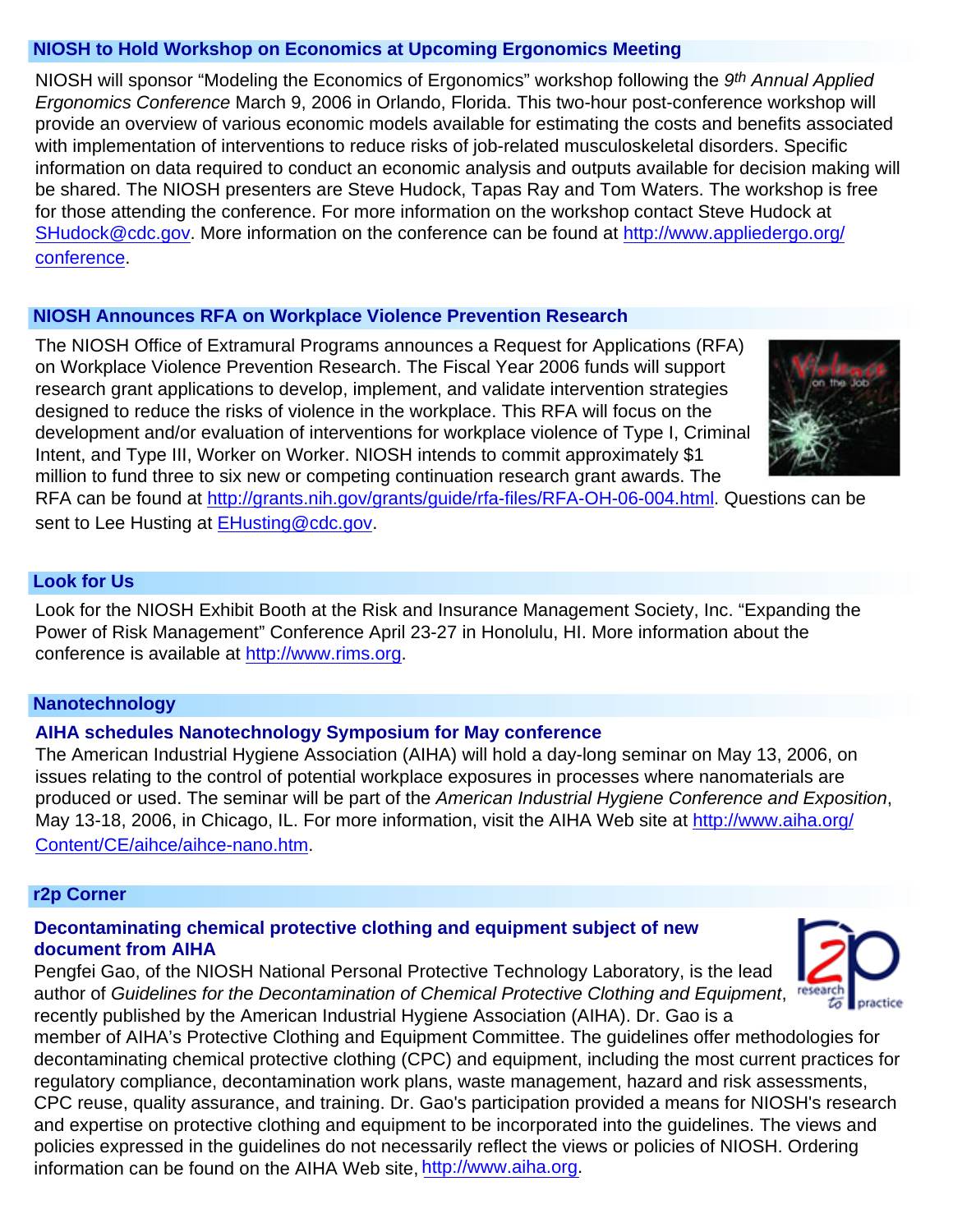#### **NORA**

## <span id="page-4-0"></span>**Expanded and redesigned NORA Web site offers new resources for Town Hall Meetings and the NORA Symposium**

Interested in attending a NORA Town Hall Meeting? Want to register for the NORA Symposium? The newly redesigned NORA Web site (<http://www.cdc.gov/niosh/nora/>) contains **NORA** expanded resources to help you participate in these important events. Visit the Town Hall Page (<http://www.cdc.gov/niosh/nora/townhall/>) to view the most current schedule of meetings or download a brochure. Register for the NORA Symposium online [\(http://www.cdc.gov/niosh/nora/symp06/\)](http://www.cdc.gov/niosh/nora/symp06/) and take advantage of the March 1st early registration deadline. With over 200 abstracts submitted for the Symposium and nine more Town Hall Meetings yet to occur, this spring promises to be an exciting time for NORA. Stay tuned to the NORA Web site for all the information you need to be involved.

#### <span id="page-4-1"></span> **News From Our Partners**

## **Applications currently being accepted for Robert W. Campbell Award**

<span id="page-4-2"></span>Applications will be accepted until June 30, 2006 for the Robert W. Campbell Award. The Campbell Award is an international award showcasing successful business models through safety, health and environmental (SH&E) management. Managed by the National Safety Council (NSC), the award fosters the sharing of leading-edge SH&E management systems and best practices for educational purposes worldwide. Details on the award and submission requirements can be found at [http://www.campbellaward.org](http://www.campbellaward.org/).

## **Communication Products**

## *Fire Response Preparedness for Underground Mines*

<span id="page-4-5"></span>DHHS (NIOSH) Publication No. 2006-105 deals with the preparedness of miners to respond to underground fires. It is intended to aid the mining industry in understanding the various roles of emergency responders and the training techniques used to increase their skill levels. The report also presents a technology overview to assist in effective response to mine fires and can be found at [http://www.cdc.gov/niosh/mining/pubs/](http://www.cdc.gov/niosh/mining/pubs/pubreference/2006-105.htm) [pubreference/2006-105.htm](http://www.cdc.gov/niosh/mining/pubs/pubreference/2006-105.htm).

## <span id="page-4-6"></span>*Recommendations for Protecting Laboratory, Field and Clinical Workers from West Nile Virus Exposure*

<span id="page-4-3"></span>DHHS (NIOSH) Publication No. 2006-115 provides recommendations to employees and employers of laboratory, field and clinical workers for protection from West Nile Virus (WNV) exposure. Among the topics addressed are identifying which workers may be exposed to WNV, who is at risk, how to handle dead animals, how WNV affects pregnancy, and what to do if you suspect you may have been infected with WNV. The document can be accessed at [http://www.cdc.gov/niosh/docs/2006-115.](http://www.cdc.gov/niosh/docs/2006-115)

## <span id="page-4-4"></span>**Health Hazard Evaluation:** *Evaluation of Exposure to Chlorinated Hydrocarbons at a Magnesium Processing Plant*

NIOSH scientific investigators responded to a request from facility managers, union representatives and the Environmental Protection Agency for a technical assessment to determine the extent of exposure to carbon tetrachloride (CCl4), chlorine (Cl2), and chlorinated hydrocarbons, including dibenzo-p-dioxins (dioxins), chlorinated dibenzofurans (furans), polychlorinated biphenyls (PCBs), and hexachlorobenzene (HCB), during the processing of magnesium at a plant. They found that workers at the plant had measurable levels of dioxins, furans, PCBs, and HCB in their blood. The levels, however, were lower than those associated with observable health problems. Chlorine and HCB levels in air exceeded OSHA standards and many workers' hands and workplace surfaces had HCB on them. NIOSH investigators recommended engineering controls, and improvements in respiratory protection, housekeeping, and training. The full report is available at [http://www.cdc.gov/niosh/hhe/reports/pdfs/2004-0169-2982.pdf.](http://www.cdc.gov/niosh/hhe/reports/pdfs/2004-0169-2982.pdf)



 $CDC$ 





MME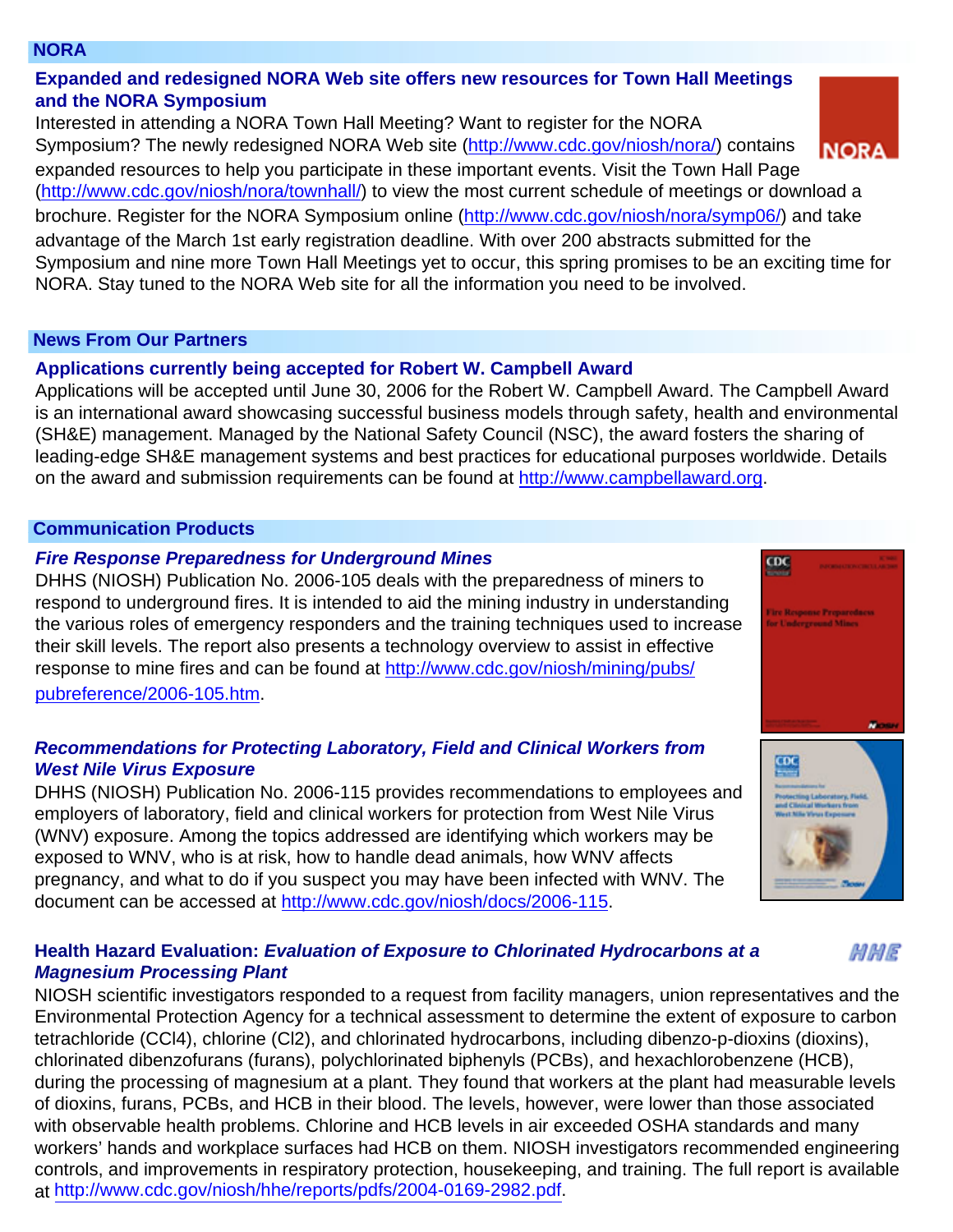#### **Upcoming Events**

#### <span id="page-5-0"></span>*IFISH 3*

Organization of the United Nations. More information on the conference can be found at [http://www.ifish3.](http://www.ifish3.org/) [org.](http://www.ifish3.org/) The *Third International Fishing Industry Safety and Health Conference (IFISH 3)* will be held on February 1- 4, 2006 in Chennai, India. *IFISH 3* is for those interested in small-scale and commercial fishing safety and injury prevention and will include a stimulating program with keynote speakers, presentation of scientific papers and posters, and workshop. In addition, a thematic workshop on Tsunami will follow the conference on February 6-7, 2006. The conference is convened by the Bay of Bengal Programme Inter-Government Organization in collaboration with the NIOSH Alaska Field Station and the Food and Agricultural

#### <span id="page-5-1"></span>**Call for Abstracts:** *1st American Conference on Human Vibration*

Abstracts are due by February 12, 2006 for the *1st American Conference on Human Vibration* to be held June 5-7, 2006 in Morgantown, WV. The conference will provide a unique opportunity for participants to exchange information on all aspects of human responses to hand-transmitted vibration and whole-body vibration. Questions regarding abstract submission can be sent to achy@cdc.gov or to Ren Dong at [RDong@cdc.gov](mailto:RDong@cdc.gov). Information on the conference can be found at [http://www.cdc.gov/niosh/conferences/](http://www.cdc.gov/niosh/conferences/Vibration/) [Vibration/](http://www.cdc.gov/niosh/conferences/Vibration/).

#### *Work, Stress and Health 2006: Making a Difference in the Workplace*

<span id="page-5-3"></span><span id="page-5-2"></span>NIOSH, the American Psychological Association, the National Institute of Justice of the U.S. Department of Justice, the National Institute on Disability and Rehabilitation Research of the U.S. Department of Education, and the U.S. Department of Labor, will convene the sixth international conference on occupational stress and health, *Work, Stress, and Health 2006: Making a Difference in the Workplace* in Miami, Florida, March 2-4, 2006, at the Hyatt Regency Miami Hotel. The conference is designed to address the constantly changing nature of work, and the implications of these changes for the health, safety, and well-being of workers. In keeping with the conference theme of "making a difference in the workplace," there will be a particular focus on the translation of research to practice and workplace programs, policies, practices, case experiences, and other efforts to prevent stress in today's workplace. More information about the conference can be found at:<http://www.apa.org/pi/work/wsh2006.html>.

#### **Call for Abstracts:** *13th Conference of the International Society for Respiratory Protection*

<span id="page-5-5"></span>Abstracts are due March 31, 2006 for the *13th Conference of the International Society for Respiratory Protection*. The conference will be held August 27-September 1, 2006 in Toronto, Ontario, Canada. Topics for papers include respiratory protection for healthcare workers, emergency responders, and those in developing countries; updates on standards and regulations; emerging hazards and technologies; and fundamentals of respiratory protection. More information on the Call for Abstracts is available at [http://www.](http://www.isrp.com.au/isrpcom/callforpapers_toronto.htm) [isrp.com.au/isrpcom/callforpapers\\_toronto.htm](http://www.isrp.com.au/isrpcom/callforpapers_toronto.htm) or by contacting Ziqing Zhuang at [ZZhuang1@cdc.gov](mailto:ZZhuang1@cdc.gov). Additional information on the conference can be found at<http://www.isrp.com/au>.

#### *2006 NORA Symposium: Research Makes a Difference*

<span id="page-5-4"></span>The *National Occupational Research Agenda (NORA) Symposium 2006: Research Makes a Difference* will be held on April 18-20, 2006 in Washington, D.C. Several hundred occupational safety and health researchers, stakeholders, and policymakers from the public and private sectors will convene to celebrate completion of the first decade of NORA, mark the 35<sup>th</sup> anniversary of NIOSH, and inaugurate the new plan for the future of NORA. An important aspect of this conference will be scientific presentations addressing the original 21 NORA priorities and anticipating research areas for the next ten years. The symposium will be a unique forum for a broad cross-section of the occupational safety and health community to learn about the variety of research accomplishments stimulated or anticipated by NORA. For more information about the symposium, please visit the NORA Web site,<http://www.cdc.gov/niosh/NORA>, or e-mail the NORA coordinator at [noracoordinator@cdc.gov](mailto:noracoordinator@cdc.gov).